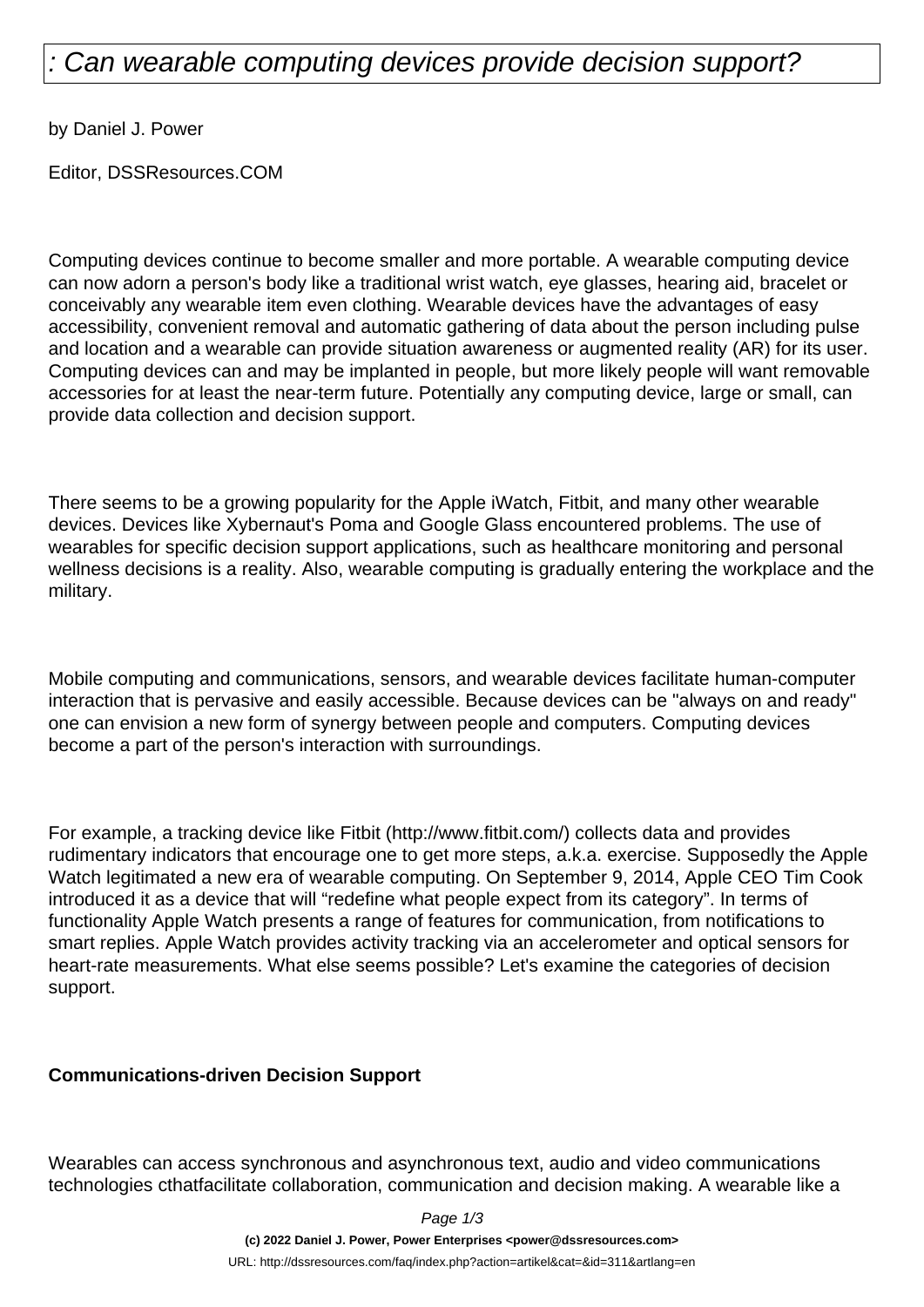# : Can wearable computing devices provide decision support?

watch or glasses can create increased and improved communications-driven decision support. A wearable navigation system can provide real-time turn-by-turn guidance and location awareness.

### **Data-driven Decision Support**

Access to historical and real-time data coupled with location awareness and analytical processing can provide support for people performing diverse roles from sales to operations. Wearables can provide a wide range of personal, data-driven decision support. For example, using voice recognition and facial recognition a salesperson can ask "Who is this? and look at a person.

### **Document-driven Decision Support**

A device like Google Glass can provide real-time access to documents including policies and procedures, product specifications, catalogs, and corporate historical documents, like minutes of meetings, corporate financial records, and important contracts or correspondence. Email documents can be easily retrieved and reviewed. Also, using a smart watch checklists can be easily accessible.

#### **Knowledge-driven Decision Support**

Using sensors in the device and knowledge stored in a distributed Cloud network, users can receive suggestions or recommended actions. Various systems or a generalized expert advisor with subject-specific knowledge can be a constant companion. For example, Siri from Apple is an intelligent personal assistant and knowledge navigator. Watson from IBM is a development platform and artificially intelligent computer system. It can be programmed to answer questions in a knowledge domain asked in natural language. Watson generates hypotheses, gathers evidence, analyzes the data, and reaches a conclusion very quickly. Perhaps a major benefit will be helping people act in a more informed way and hence make "smarter" knowledge-base decisions.

#### **Model-driven Decision Support**

Quantitative models can be used with historical data stores, real-time data including sensor data, and model parameters provided by a decision maker to analyze a situation and make predictions. If you are running, your watch can predict when you will arrive at a destination or calculate your

Page 2/3

**(c) 2022 Daniel J. Power, Power Enterprises <power@dssresources.com>**

URL: http://dssresources.com/faq/index.php?action=artikel&cat=&id=311&artlang=en